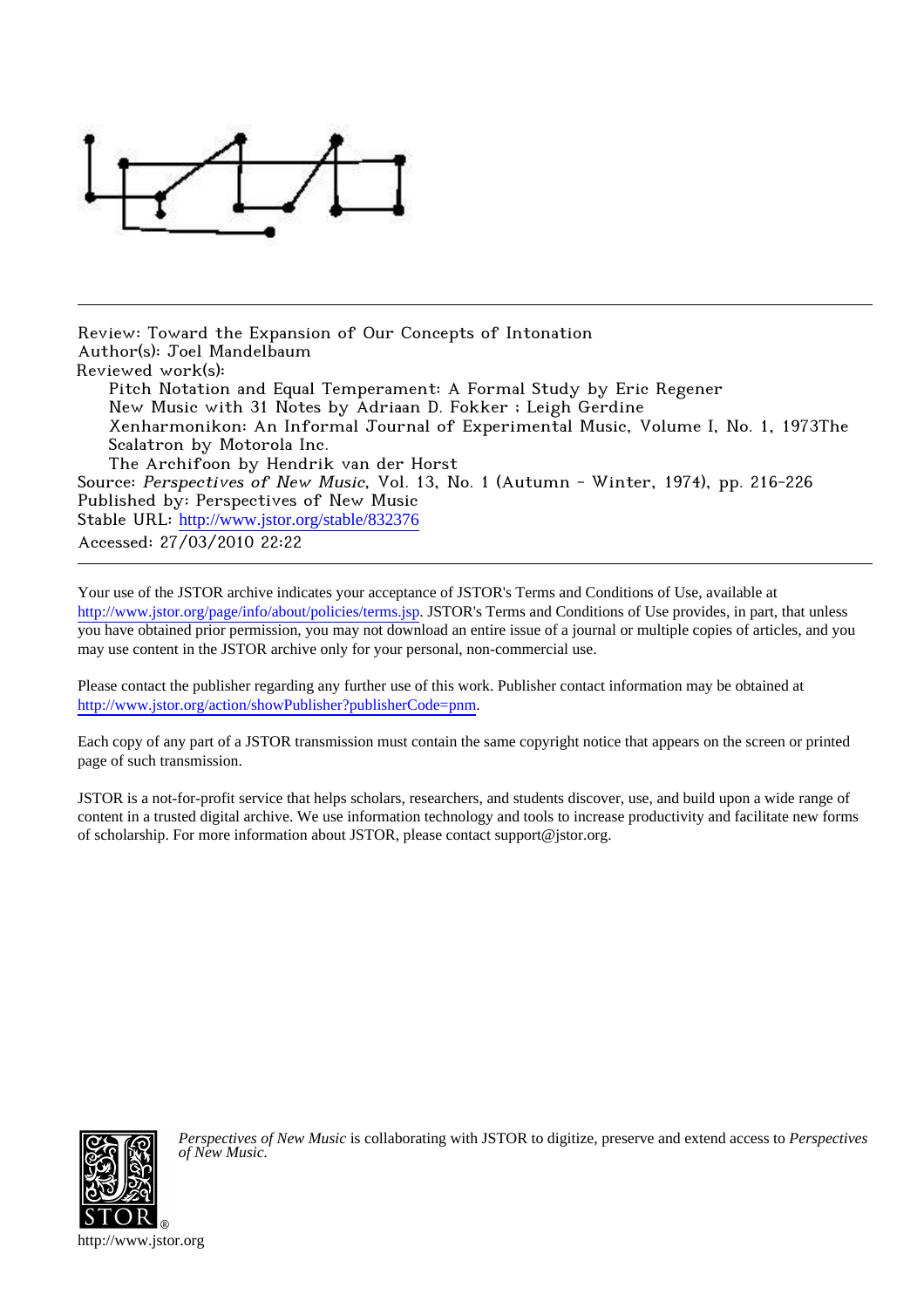# **TOWARD THE EXPANSION OF OUR CONCEPTS OF INTONATION**

- **Pitch Notation and Equal Temperament: A Formal Study. By Eric Regener. Berkeley and Los Angeles: University of California Press, 1974.**
- **New Music With 31 Notes. By Adriaan D. Fokker (translated from the**  German by Leigh Gerdine). Düsseldorf: Gesellschaft zur Förderung **der Musikwissenschaft, 1974.**
- **Xenharmonikon: An Informal Journal of Experimental Music, Volume I, No. 1, 1973. (Privately issued, but available through University Microfilms, Ann Arbor, Michigan.)**
- **The Scalatron. Manufactured by Motorola Inc., Chicago.**
- **The Archifoon. Manufactured by Hendrik Van der Horst, Wilp, The Netherlands.**

#### **JOEL MANDELBAUM**

$$
\frac{1}{2}
$$

**During the two-century hegemony of 12-tone equal temperament over Western music, there has been a constant stream of writers speculating on the advantages of other systems of intonation. Their ranks have occasionally been augmented by instrument builders and even composers; however, they have existed almost entirely either at the periphery of our profession or outside it entirely. Their writings are almost invariably privately issued or in publications associated primarily with disciplines other than music. And except for a brief fling in the 1920's of modest fashionability for quarter-tone music, composers seeking alternatives to 12-tone equal temperament have not gained respectability, regardless of their attainments. There are indications that this has begun to alter in the last decade or two, with the belated and grudging recognition finally being accorded to Harry Partch and the development of some interest in the microtonal side of such composers as Ives and Badings. The growth**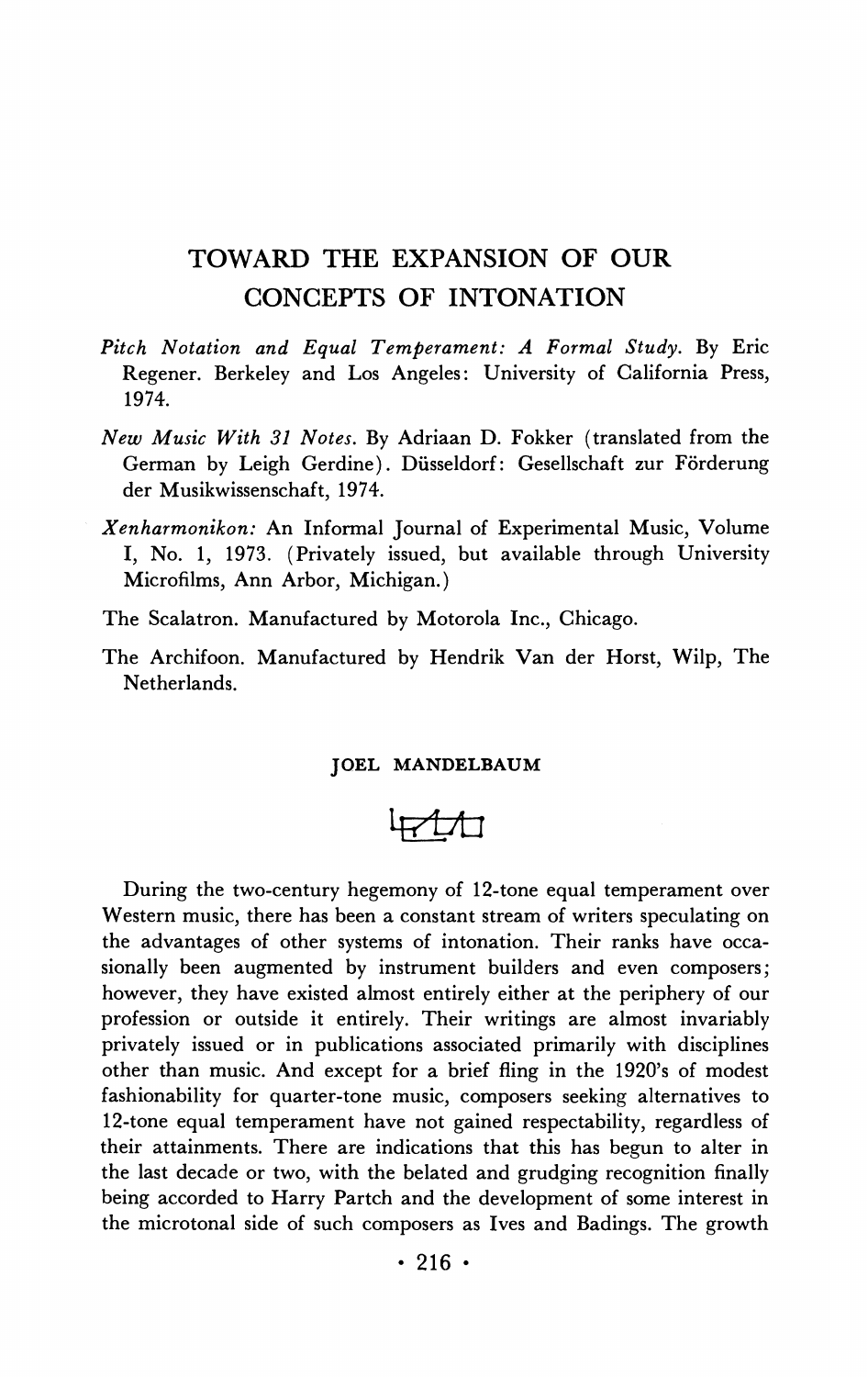**of interest in microtonal intonation has proceeded until now at a glacial pace uncharacteristic of our century of instant communication. However, the growth of interest seems to be accelerating and the new publications, compositions, and instruments, seem to have found the beginnings of a market which was simply not present a few years ago.** 

**The writers and manufacturers cited in this review share an openness to systems of intonation other than 12-tone equal temperament. Their philosophic positions range from that of Lou Harrison who maintains (in Xenharmonikon) that the entire period of 12-tone hegemony was one of decline and that it is wrong for any single intonation system to dominate to the exclusion of others, to that of Fokker who advocates a single system, 31-tone equal temperament, from which the reader can infer that he does not share Harrison's sense that there is a need for a proliferation of intonation systems. The instrument builders reflect the philosophic diversity of the writers. The Archifoon is a 31-tone tempered instrument designed to realize music based on Fokker's ideals. The Scalatron's strength lies in its ability to change its intonation with ease and accuracy. Regener and the Xenharmonists (other than Harrison) take a position between Fokker's and Harrison's. They are interested in many intonation systems, though with a strong emphasis on equal temperaments. They may assert, as Ivor Darreg does (Xenharmonikon), that each of many equal temperaments is especially appropriate to a certain mood. But even here, whether by theoretical implications (as in Regener) or the frequence of references (Erv Wilson and Darreg), it would appear that at this time for all of them 31-tone equal temperament has become at least a primus inter pares among the microtonal systems. This is all to the good because even if one accepts Harrison's position on the merits of multiplicity, there has to be an agreed upon starting point if large numbers of musicians are ever to be persuaded to look beyond 12-tone equal temperament, and in the 31-tone tuning that point of departure may have been found.** 

## **I.**

**Regener states in his preface that his initial intent was to "attempt to derive quantitative mathematical models for events in tonal music, in the manner of the physical sciences." In this he has succeeded with a vengeance. He does not open new ground musically, but, in examining the observations of others he demonstrates with a masterly hand why musical phenomena work as they do. He manages to develop and explain the interrelatedness of different aspects of our tonal musical language as it is notated in a way that is usually clear, obviously accurate, and often fascinating even to a reader who, like this one, finds the purely math-**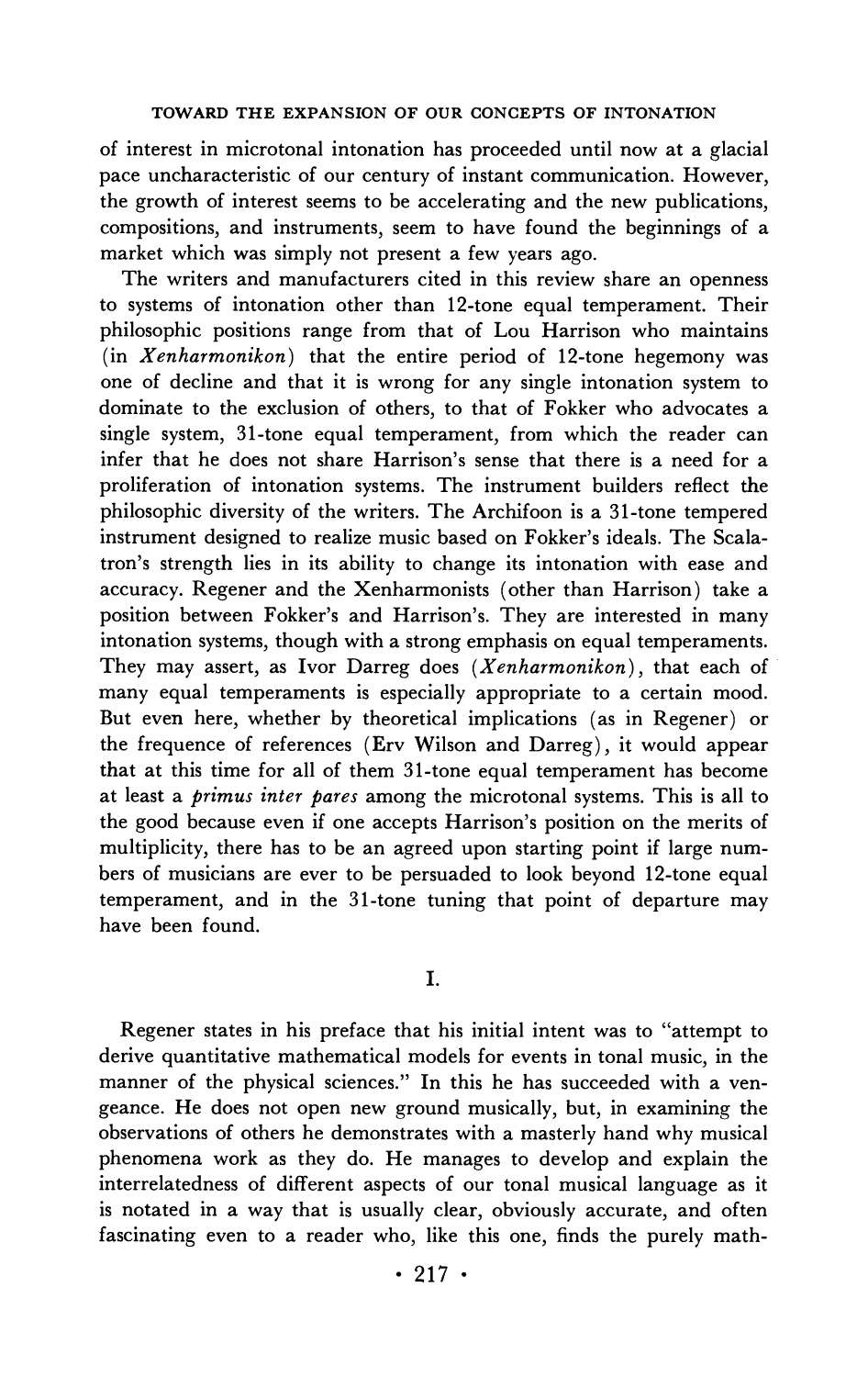**ematical statements (of both formulae and proofs) frequently incomprehensible. Fortunately Regener is "bilingual" in that nearly all of his statements in "mathematic-ese" are immediately translated into understandable English.** 

**Central to Regener's approach is a set of coordinates for intervals based on what he calls diatones and quints. Diatones are the number of steps in the diatonic scale between the two points, and quints are the number of perfect fifths which separate them following the circle of fifths. For example, a major third has the coordinates 2,4 (there are two diatonic steps in any kind of third, and four perfect fifths in the series C-G-D-A-E).**  Downward fifths have negative coordinates (a minor third is  $2, -3$ ). **Regener is evidently fascinated by the rich, ordered fabric of relationships which bind together augmented, major, minor, and diminished intervals; double flats, flats, naturals, sharps, and double sharps; and which order the quint-groups from F through C,G,D,A and E to B.** 

It is a world of careful distinction between a minor seventh  $(6, -2)$ **and an augmented sixth (5,10). Mr. Regener clearly is, as he acknowledges, referring specifically to tonal music.** 

**Throughout, the perfect fifth (4,1) takes on a primacy in Regener's calculations. When, in his later chapters he examines various intonation systems (the most interesting part of the book), he selects as his "determining constant" the logarithmic proportion of the octave which represents the perfect fifth (in 12-tone equal temperament that is, of course, 7/12). This would seem to imply a Pythagorean approach, and indeed, he develops his conceptual explanation of just intonation from a Pythagorean model, and relates other just intonation systems to this model. However, paradoxically, at a certain point Regener departs drastically from the Pythagorean approach (which is of course to build all intonation around beatless perfect fifths) by imposing a criterion for "regular systems" which precludes any system with a perfect fifth larger than the 700 cents of 12-tone temperament (the just perfect fifth is about 702 cents).** 

**This criterion is that "the frequency-ratio of the augmented prime shall be not less than that of the diminished second and not greater than that of the minor second." This is the most controversial aspect of Regener's book, as it places outside of "regular systems" such music as Ben Johnston's, Eivind Groven's, the much-advocated 53-tone equal temperament, and most current practice in string and vocal intonation. This is an important factor in discussing Regener's book, because the exclusion from the ranks of "regular" systems seems to represent a meaningful negative evaluation by Regener. "I reject [such] systems because they are universally agreed, even by their proponents to be notationally inconsistent," says Regener (italics mine). He points out, correctly, that in 53-tone**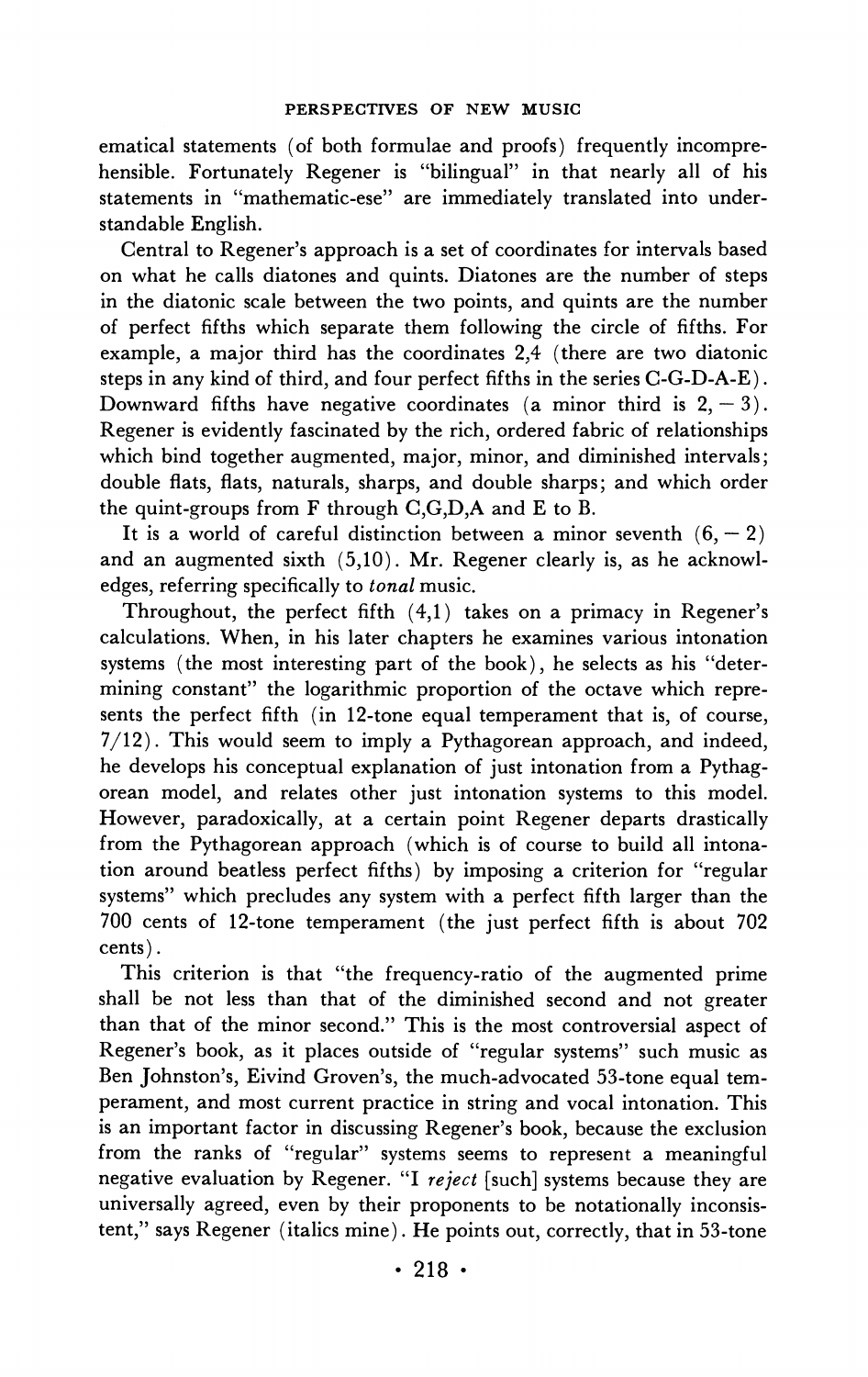**temperament, the excellent approximation of the interval ratio 5:4 is not**  achieved by the major third  $(2,4)$  but by the diminished fourth  $(3, -8)$ . **Whatever designation he wishes to make for such a system (I do not object to his calling it "irregular" if he wishes), its usefulness to some composers has been demonstrated, and a theory which doesn't contain it is thereby rendered incomplete. The problem of notationally inconsistent intervals is, in any case, not confined to the intonation systems Regener has "rejected". Users of 31-tone temperament with its close approximation of the frequency-ratio 7:4 often will, quite understandably, refer to this interval as a seventh. Regener takes Fokker to task for doing precisely that. In 31-tone temperament the logarithmic fraction which approximates the frequency-ratio 7:4 is 25/31, which is not a minor seventh**   $(6, -2)$  but rather an augmented sixth  $(5, 10)$ . But in using that inter**val as a "consonance," one will probably not be thinking "augmented" in a functional way. What Regener refers to as "notational inconsistencies" certainly cause problems for composers using these systems, but far outweighing the problematic aspects are the opportunities for expression provided by the very ambiguity of these "notationally inconsistent" relationships. Perhaps Regener, with his mathematical ingenuity, can enlarge his conception of the "regular" to embrace these phenomena in the future, or at least to explain them in a more complete way.** 

**In any case, Regener has made a most valuable contribution. By limiting the systems considered to those which lie within the boundaries established by his criterion, he gives us a most thorough examination of all equal temperaments of 259 or fewer tones with perfect fifths no larger than the 700 cents of 12-tone temperament (where the augmented prime is the maximum permitted as it is equal to the minor second) and no smaller than the 694.7 cents of 19-tone temperament (where the augmented prime is the minimum permitted as it is equal to the diminished second). Between these two limiting cases, the only equal temperament with fewer than 50 tones to the octave is... 31-tone equal temperament. He makes no explicit case for this temperament, nevertheless, it implicitly emerges as the most useful new system under his criteria. The chief pleasure of Regener's book lies in the precision of his mind, and the richness he finds in the supposedly extinct world of diatonic relationships.** 

#### **II.**

**Fokker, in contrast, is a most explicit advocate of 31-tone temperament. Before turning to music relatively late in his highly productive life, the late Professor Adriaan D. Fokker (1887-1972) was a physicist whose work in relativity, first under Einstein and then on his own, won him international renown. During the final three decades of his life, Fokker**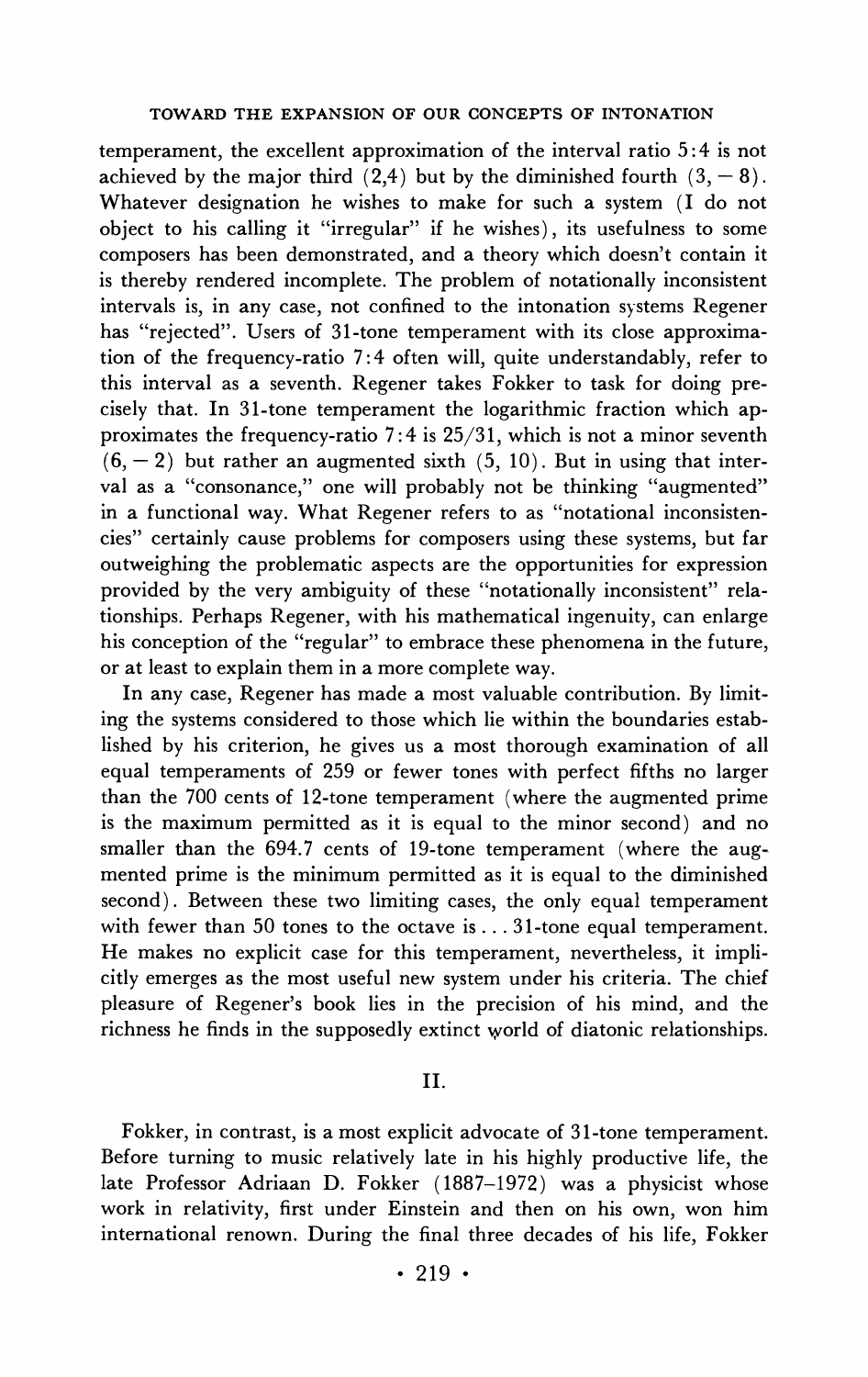**directed the construction of several keyboard instruments in 31-tone equal temperament including an elaborate pipe organ at Teylers Museum in Haarlem; organized the foundation which now bears his name (Stichting Huyghens-Fokker); arranged to have music composed in the temperament (a competition and later commissions to composers such as Henk Badings and Hans Kox who have responded with excellent works); established contact with the international musicological community; composed basic studies under the pseudonym Arie de Klein; became a source of personal encouragement to everyone interested in studying or using 31-tone temperament; and wrote a series of books, articles, and pamphlets articulating various aspects of musical theory as it pertains to 31-tone temperament.** 

**New Music with 31 Notes appeared originally in German in 1966. It is a distillation of the ideas which have punctuated his theoretical writings and makes a fine introduction to the works of this seminal figure.** 

**The book is in two parts, the first narrating the history of Fokker's involvement in 31-tone temperament and the early fruits of this interest. The longer second part is theoretical and deals with aspects of the temperament which have especially preoccupied Fokker.** 

**Particularly fascinating in the first part, is the acknowledgment of the importance to Fokker of the earlier advocacy of 31-tone temperament by Christiaan Huyghens, a 17th-century Dutch mathematician. Fokker appears to have come upon his musical writings while dutifully keeping up**  with the gradual publication of Huyghens' immense complete works by **the Dutch Maatschappij der Wetenschappen. This was nearly a centurylong undertaking, and the writings on music were not published until 1940. Shortly thereafter, Fokker was on his way. The scholars of the Maatschappij der Wetenschappen could hardly have guessed the extent of the creative ferment they would cause by their publication of the works of a 17th-century figure.** 

**The second part proceeds from a derivation of the 31 pitches from just intervals into a dazzling array of possible bases for scalar and harmonic structures in the temperament. Though Fokker has a great number of ideas and covers a wide range, there are three overall procedures which seem to dominate. The first is the use of Euler's Genera Musicum for scale building (a procedure I followed very precisely in my first 31-tone work). In the Euler Genera Musicum as interpreted by Fokker, scales are made by combining specific numbers of perfect fifths, major thirds, and natural sevenths (those are the three vectors-any one or two can be omitted in a specific Genus Musicum). The second procedure is the use of addition chords and chords formed by other numerical relationships of their members. The third procedure is the building of progres-**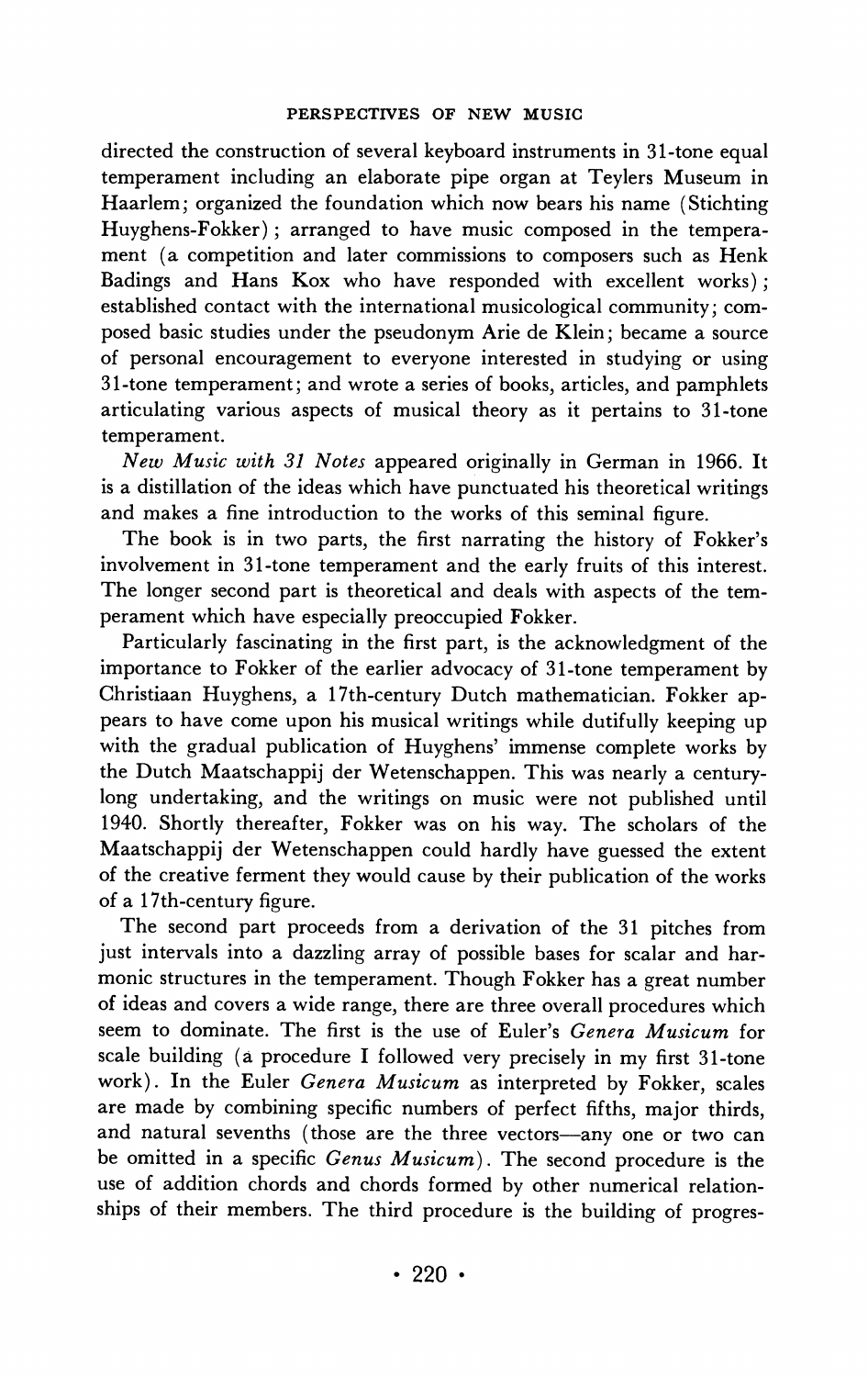**sions out of mirror symmetries using fixed tones within the structures as pivots.** 

**Composers considering the possibility of writing in 31-tone temperament should read and digest this book thoroughly. Fokker's ideas make useful experimental starting points. They crop up frequently in the 31 tone works of Kox and Badings. Once Fokker's ideas have been absorbed, their value will vary. To some they will be only marginally useful while others will find them indispensable.** 

**Theorists will find in this book a rich harvest. Fokker's ideas on the basis of scales and chords deserve to be considered next to those of the major figures of the past. He is respectful of his predecessors and open to their ideas, but he is a truly original thinker, and many of his suggestions are quite new. All readers will find an excitement arising from the intensity of Fokker's absorption in his material and in the exploration and cultivation of the new musical terrain he has had such a hand in discovering.** 

**The English translation by Leigh Gerdine is thoroughly serviceable. By staying very close to literal translations wherever possible to be certain of the meaning, he occasionally allows the English usage to be a bit awkward, but I find that this perhaps overmodest approach to translation works quite well in this instance. Both the German and English versions have benefited from the editorship of Dr. Martin Vogel of Bonn who has established himself as the leading member of the international musicological establishment to evince an abiding interest in microtonal intonation. (He has written an outstanding dissertation on the history of the seventh partial.)** 

## **III.**

**The Xenharmonikon calls itself "an informal journal of experimental**  music." John Chalmers notes—in his Prospectus—a long tradition in **other fields of "amateur publication.... The journals they produce are marked by affection, enthusiasm, and immediacy, virtues not always present in academic journals."** 

**Each author not only submits his own, unedited copy in his own format, but he is also responsible for its full reproduction (25 copies for Volume I, however University Microfilms will undertake to supply additional copies to anyone wishing them). The result is wide divergence in the nature of submissions despite the compactness of the circle from which the authors are drawn.** 

**Featured is an elegantly hand-lettered communication from Lou Harrison entitled "Four Items." Item three, longer than all the others com-**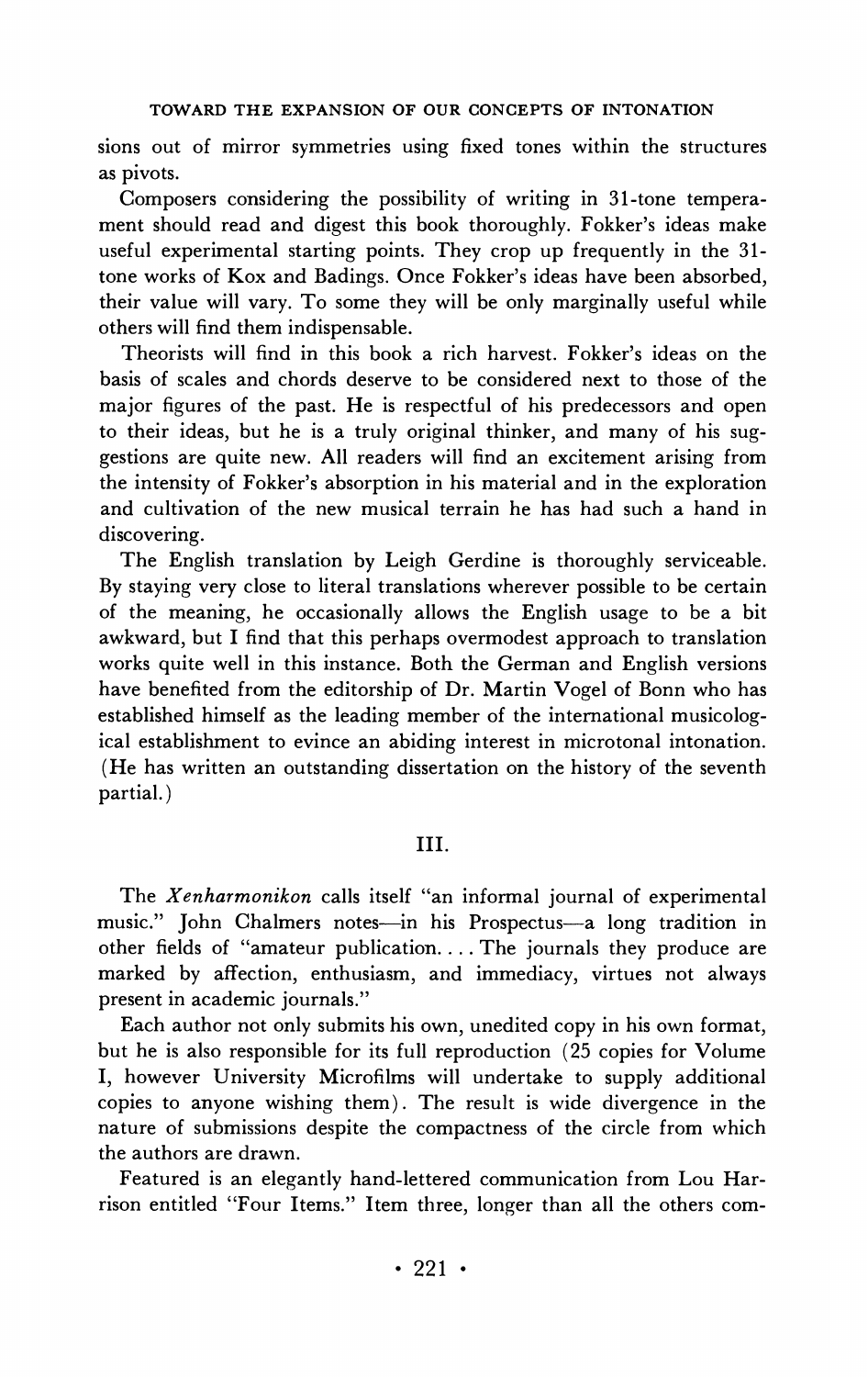**bined, catalogues types of instruments Harrison feels can and should be built to explore wide varieties of timbres and intonations. The other Items together constitute a polemic against uniformity of intonation and against the aesthetics of the era which fostered such uniformity.** 

**Ivor Darreg, "the founder of the feast" as Chalmers calls him, has been privately publishing in this field for many years. Here he submits excerpts from his writings, including a tentative "Xenharmonic Bulletin Volume 1" dated 1966. I found most interesting among his submissions a page of excerpts from his compositions in various temperaments. Darreg has probably tried out more tuning systems than any of the other three composers and he evidently likes them all, each for its own particular qualities. His music will turn off some listeners for its disregard of the contemporary vernacular with respect to texture, registration, and rhythmic complexity. All of these elements have reverted to the simplicity of "other centuries" in order that Darreg may single-mindedly concentrate on pitch. Darreg is most certainly not alone among microtonalists in doing this. It is, in milder form, indeed a distinguishing mark of most if not all composers working in this area. Darreg's is merely a more extreme or purer form of a widespread tendency among the microtonally involved to eschew much of what supposedly constitutes "up-to-dateness" in other aspects of style, while concentrating on pitch content which has no parallel in past or present practice though it tends to grow out of an expansion of the language of traditional tonal music (much as the theory does... see notes on Regener).** 

**To me, the most valuable piece in the Xenharmonikon is Erv Wilson's brief but well-illustrated article, "The Bosanquetian 7-Rank Keyboard after Poole and Brown." In it, Wilson expounds the generalized keyboard design of R.H.M. Bosanquet (1876) as the best one of many he has examined or considered.** 

**Wilson summarizes Bosanquet's contribution as "integrating the 7 white-5-black into a single open pattern which permits modular extrapolation." Wilson is referring to the capacity of the Bosanquet keyboard to absorb larger scales without essentially changing the function of each of the keys or greatly changing the size of any of the intervals. Fokker's 31 tone keyboard is based on the same generalized principle, but Wilson is right in observing that Bosanquet's "is the one which least modifies... treasured fingering habits."** 

**I have long considered Bosanquet's keyboard design the best I have encountered. I regard Wilson's confirmation as significant. Wilson is nothing if not thorough, and he has probably tried out in practical use keyboard designs which nobody else has even imagined. He has in other writings, incidentally, offered proposals for pitch notation in microtonal music which far exceed in subtlety and potential usefulness any others which**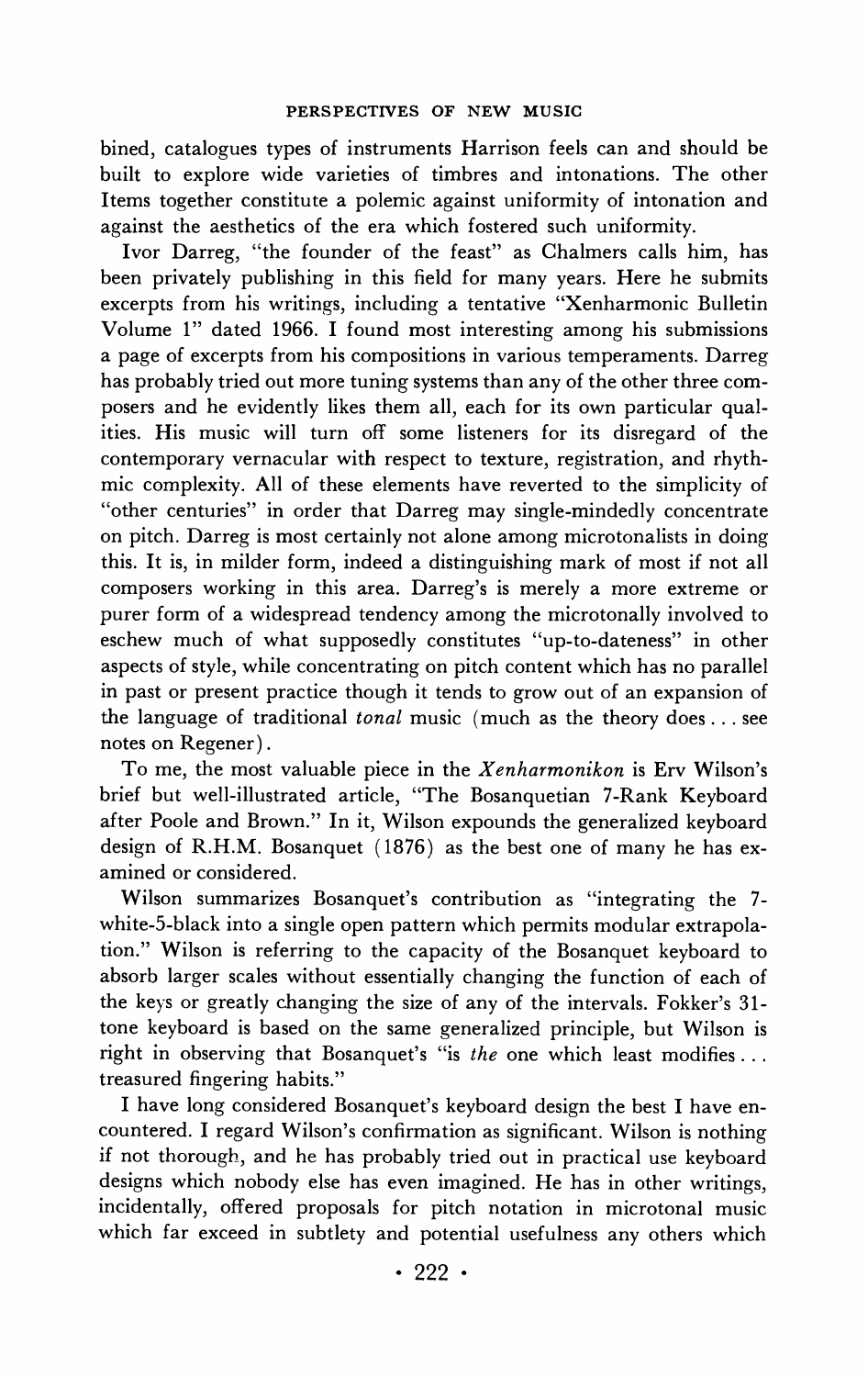**have come to my attention. Those writings are, as far as I know, unpublished. Perhaps in a future Xenharmonikon?** 

**Wilson is incorrect in assuming that Bosanquet neither published sketches of his keyboard nor constructed an instrument using it. In fact, he did both. The instrument still exists today but is not in condition for use, according to William Coates who has seen it. It is currently in the storage facilities of London's Museum of Science. Its refurbishing, or the building of a new instrument to its specifications (but with variable pitches), would be a splendid way to mark the centenary of a publication which stands apart in splendid isolation as prophetic to all who take microtonal music seriously.** 

**The Xenharmonikon, like both the Regener and Fokker books, comes replete with pitch and interval tables. Chalmers has given his computer a thorough workout. There are over 100,000 digits in his tables, and musicians wishing to convert frequencies to cents, etc. can probably retire their slide rules forever. Regener's tables give us slightly over 50,000 digits only about half of which duplicate Chalmers. Fokker's Table of Dieses is far more modest by comparison (barely 1,000 digits), but they are sufficient for all the calculation one is likely to need in working with 31-tone temperament.** 

**All in all, the Xenharmonikon is a valuable addition and one hopes it will continue publication. Wilson, Darreg, Harrison, and Chalmers are all voices which should continue to be heard. I hope that the circle of authors can be broadened without loss of the present informal flavor.** 

#### **IV**

**Though private, hand-built instruments have been constructed during our century (including Harry Partch's splendid ensemble) capable of one or another microtonal tuning, there have been, until very recently, no commercially available instruments of such a nature. The electronic synthesizers though widely available, seem almost to have been designed to make as difficult as possible the realization of the microtonal possibilities which are so obviously within them. A microtonal composer needs an instrument which will hold its pitch once tuned and, since he is exploring delicate nuances of pitch relationships, he needs a large number of pitches at his fingertips: he cannot wait for the tape-splicing.** 

**Recently, two keyboard instruments specifically designed to retain accurate microtonal tunings have been made available. They are, the Scalatron, by Motorola of, Chicago, and the Archifoon, by Hendrik Van der Horst of Wilp, Netherlands. I must leave to others a component by component review of their technical construction. Both sound like electric organs, and neither will be selected for its singular beauty of sound. I take**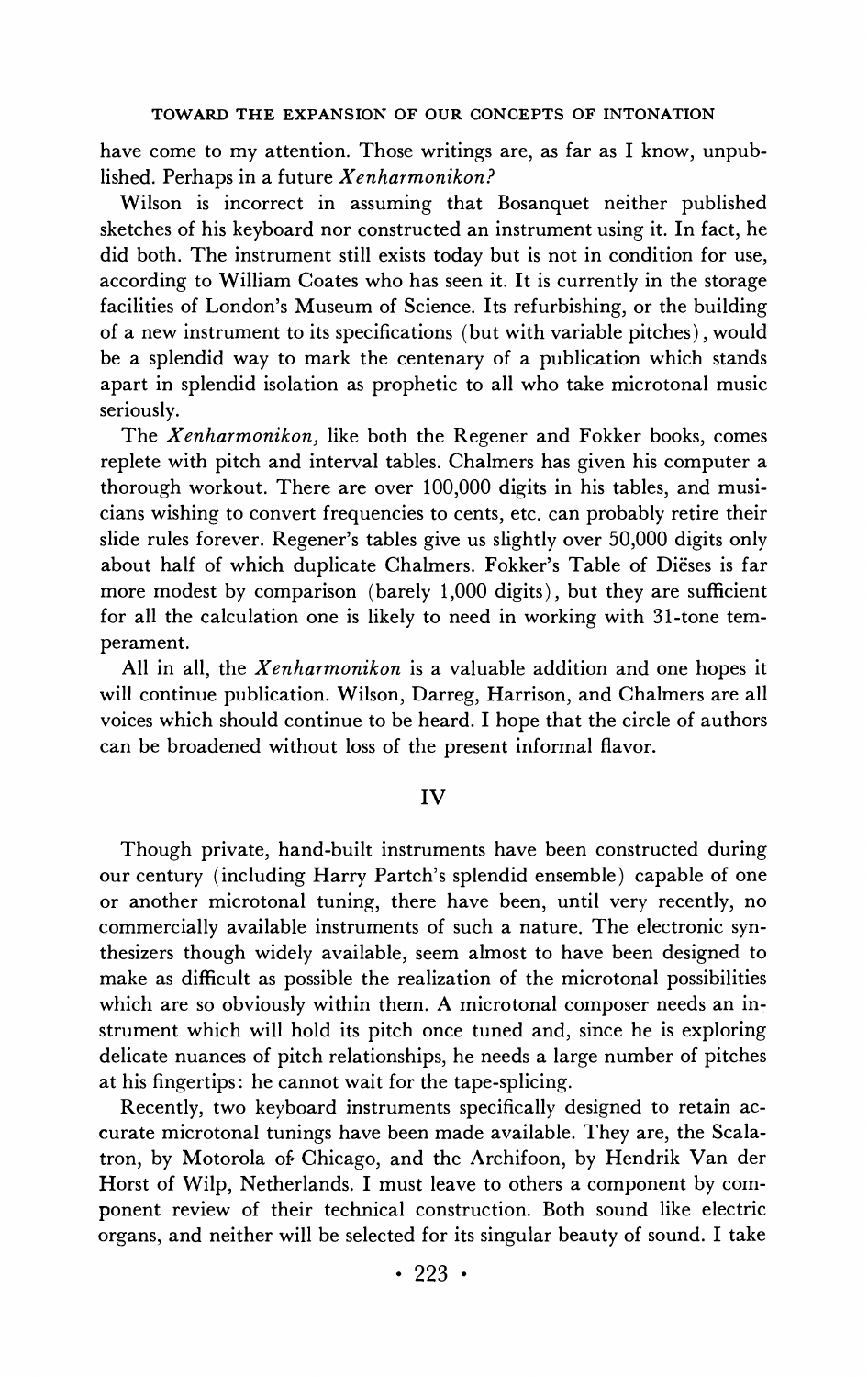**it on faith that the pedestrian sound on both instruments is unavoidable and, of course, richness of timbre is not what they are about, although both have a fairly wide variety of uninteresting sounds.** 

**What is noteworthy is what they can do with pitch. The Scalatron has pioneered the idea of instant retunability. Each manual of the conventionally designed 12-tone keyboard is tuned by a series of binary circuits controlled by buttons, 10 to each key. There are therefore a total of 240 buttons to check. With a diagram in front of you for the tuning system you wish to use (either the manufacturer's or your own), you can retune the entire instrument in about three minutes to within one cent of any specifications. Once tuned, the instrument holds its pitch splendidly. Unfortunately, the creators of the Scalatron did not originally have the imagination with respect to keyboard design that they had with respect to retunability. Also, by limiting the user to 24 pitches (and only 12 on each manual), the manufacturers overlooked one of the principal reasons one would want such an instrument in the first place. It is hoped that the manufacturers will come up with an improved model in which the tuning flexibility is harnessed to a keyboard capable, in Wilson's words, of modular extrapolation, and with at least 31 pitches per octave available.** 

**Unlike the Scalatron, which is manufactured by a large firm, the Archifoon is still a one-at-a-time hand-crafted instrument. However, its maker is soliciting further orders. Gerdine, Fokker's translator, has recently acquired one of these instruments at Webster College, St. Louis, Missouri, where he is President. Its generalized keyboard meets all criteria for "modular extrapolation" but the instrument is not constructed for retunability. It is a 31-tone instrument, using a slightly reduced version of Fokker's original keyboard for the organ at Teyler's Museum, Haarlem. There are 11 ranks of keys with alternate spacing so that all odd-numbered ranks have keys directly behind one another while consecutive ranks relate to one-another diagonally. All keys on each rank are spaced a whole tone (5/31 octave) apart. A diagonal upward to the right raises the pitch by a large semitone (3'31 octave) while an upward diagonal to the left lowers the pitch by a small semitone (2/31 octave). To move by a single diesis one moves directly forward skipping the intervening, diagonallyplaced rank. The keys are colored according to traditional function: white; black and off-black for sharps and flats, respectively; blue and greyblue for semi-sharps and semi-flats, respectively. The design is ingenious, and the general pattern should be retained. I would suggest the following improvements, however:** 

**1. If possible, incorporate something like Motorola's retuning principle so that tunings other than 31-tone temperament can be explored if desired.** 

**2. Change the color of four keys. The keys for C-flat, F-flat, E-sharp, and B-sharp are colored according to the enharmonically equivalent semi-**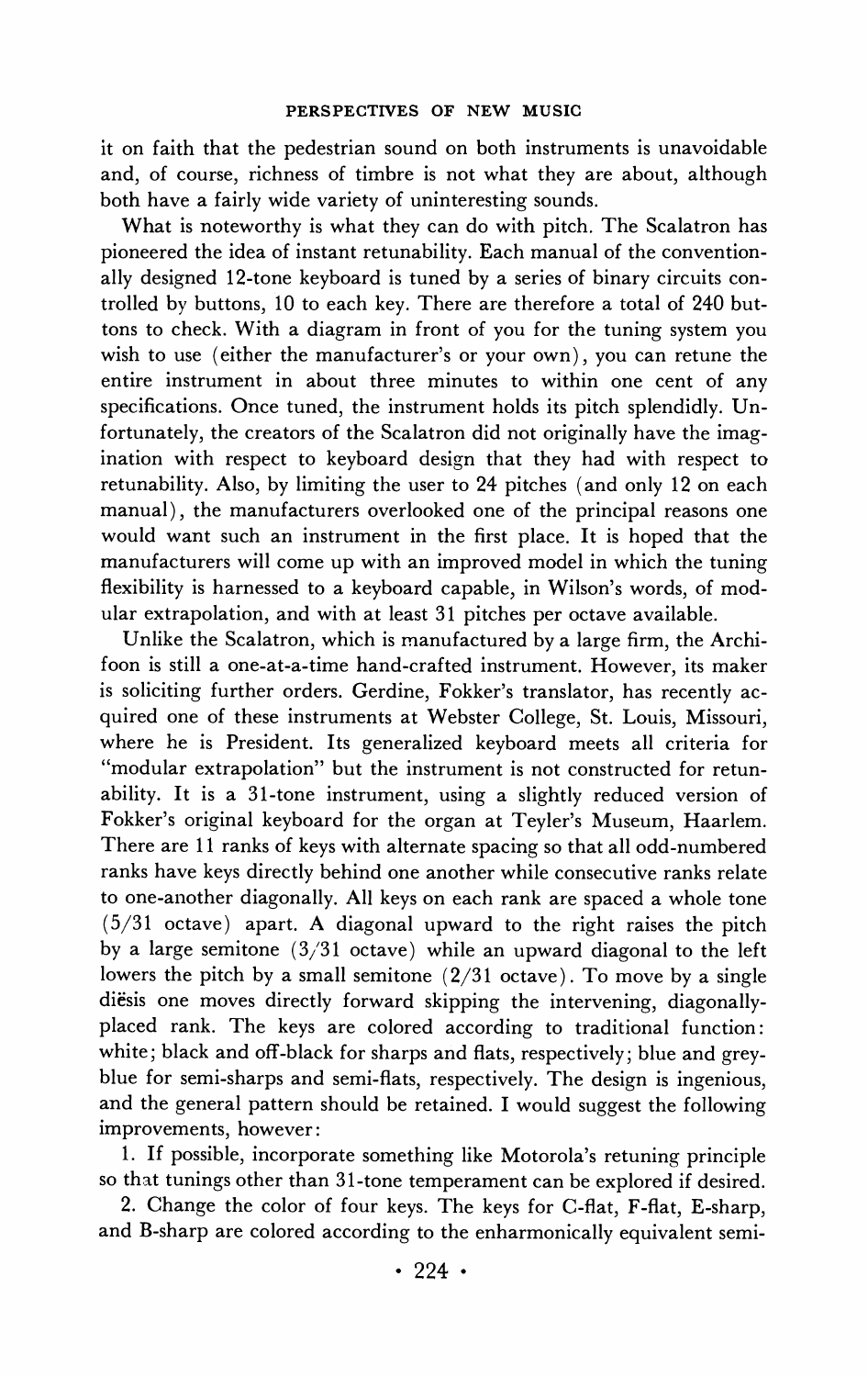**sharps or semi-flats. This coloring renders them less useful in any retunings which might be tried. On the basis of Regener's theory it is doubtful that semi-sharps and semi-flats have any theoretical validity anyway. Except for the four pitches referred to above, all semi-sharps and semi-flats in 31-tone temperament are enharmonic equivalents for double flats and double sharps, respectively. These double accidentals do, of course, have theoretical validity and would continue to be represented by the blue and blue-grey keys.** 

**3. Find a way to texture at least some of the keys so that the fingers may feel out the colors as on the piano. It is too difficult to read music when one must always look at every operation of the fingers.** 

**4. If possible, slant the entire system as is done by Bosanquet. This will not fundamentally change the system, but will make its application far easier to learn.** 

**Even though one wishes that the two instruments had somehow been combined, and hopes they eventually will be, it should be noted that we order and use other equipment before the final word is uttered on model efficiency; there is no reason why music schools should not possess one or both of these instruments at this time. Each one, in its own way, offers opportunities to study aspects of the history of intonation, and possibilities for a rich future. These are important studies and cannot be accomplished nearly as well in any other way.** 

### **Addendum:**

**After the above words were written, and before they were put into print, several events occurred which relate to them.** 

**1. A second issue of Xenharmonikon has appeared, which makes it easier to get a sense of where this publication is heading, since all its initial contributors have written again, and with generally sharper focus than the first time. Darreg, whose initial contribution was somewhat attenuated by a scattershot approach to too many topics, has this time concentrated on a detailed discussion of 24-tone temperament. It is a perceptive evaluation of the tuning: somewhat more favorable than my own, but an excellent introduction to quarter-tones from the perspective of a comparative intonationist. In it he mentions having translated Ivan Wyschnogradsky's Manuel d'harmonie a Quarts de Ton (1933). This is a fascinating**  pamphlet and it would be of considerable worth to have it available in **English.** 

**2. Spokesmen for Motorola indicated that an instrument quite similar to my suggested specifications was, in fact, being custom built for George Secor, a young composer from Chicago. I have recently inspected the instrument and am happy to report that it is far and away the best microtonal device so far. It uses a Bosanquet keyboard design (with 31 keys**